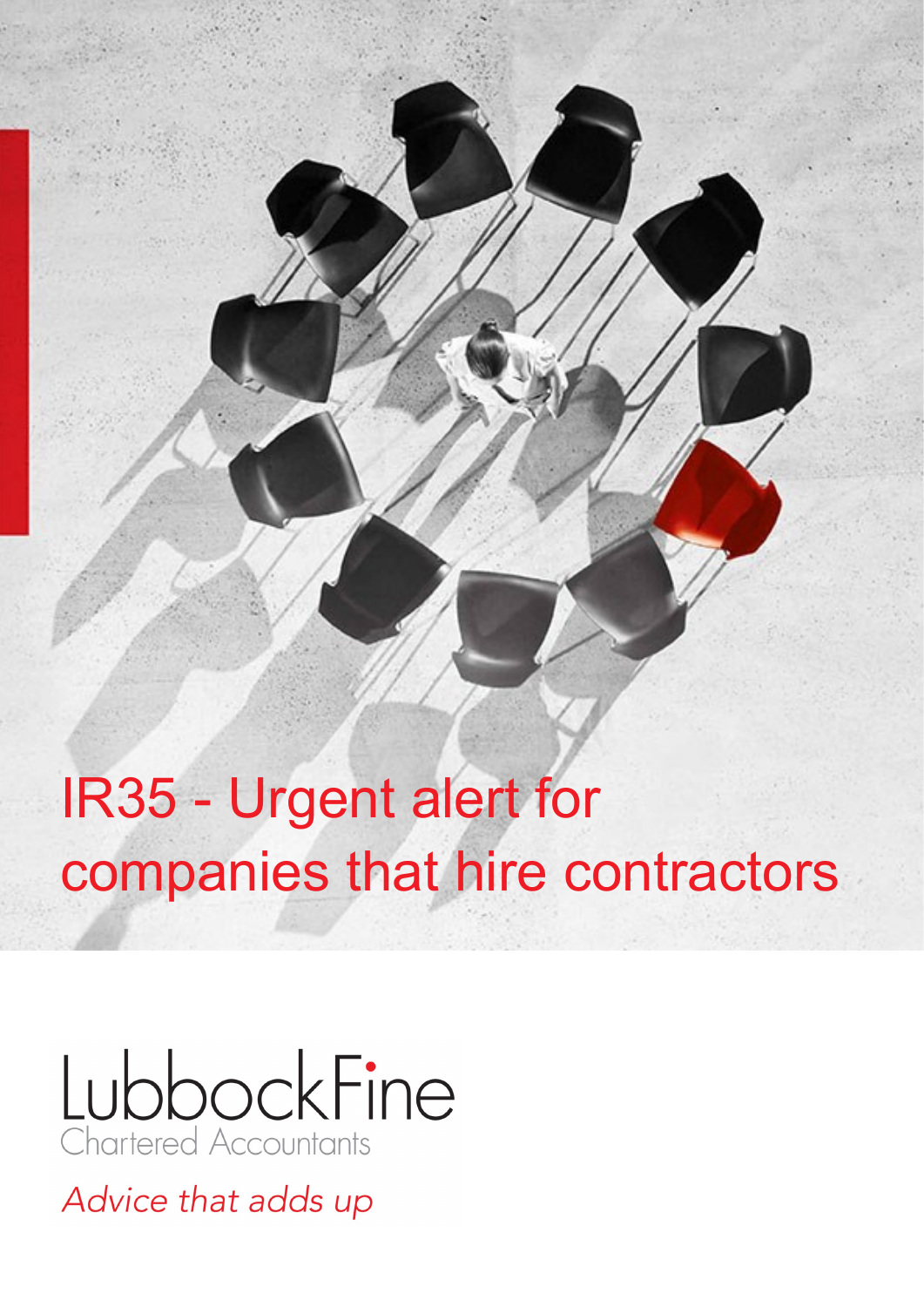#### FACTSHEET | IR35—Urgent alert for companies that hire contractors

If your company hires contractors you should already be aware of the IR35 rules. These aim to prevent businesses avoiding PAYE and NIC by hiring people via their personal companies. If not see our introduction to IR35 and personal service companies (PSCs) here [https://www.lubbockfine.co.uk/sites/www.lubbockfine.co.uk/files/](https://www.lubbockfine.co.uk/sites/www.lubbockfine.co.uk/files/ir35_personal_service_companies.pdf) [ir35\\_personal\\_service\\_companies.pdf](https://www.lubbockfine.co.uk/sites/www.lubbockfine.co.uk/files/ir35_personal_service_companies.pdf)

HMRC proposes to alter the way contractors are taxed and to give additional responsibilities to those who hire them from next April and issued further guidance on the changes at the end of August. What follows is a very brief summary of what's happening, how hiring companies might be affected and what they should be doing now.

#### **What's happening?**

HMRC say non-compliance with IR35 is running at 90%. Currently, other than for public sector contracts, the PSC has to assess whether it is within IR35 or not. Most inevitably conclude not.

From 6 April 2020 the burden shifts to the hirer of a contractor via a PSC to make that call. It's likely that hirers will want to err on the side of caution, but they will need to be able to justify their view. Often there will be an intermediary between the hirer and the PSC and that intermediary will be responsible for making PAYE-type withholdings.

#### **Which businesses should be concerned?**

- 1. Those who hire people as contractors via the individual's PSC, rather than taking the individuals on as employees and running them through the payroll.
- 2. Small businesses and companies should not need to worry as they have a carve-out and for them the present regime will continue as now. 'Small' means small for Companies Act 2006 purposes. The result is that these changes are aimed at large and medium companies.
- 3. Small companies will, however need to monitor the Companies Act 2006 criteria to ensure that they make the necessary changes to the way they operate if and when they cross the threshold to become medium-sized.

#### **What about the past?**

The hiring company should not need to worry about past treatment of payments to PSCs as the onus has been on the PSC to self-assess. However, for the PSC there's also the fear that, if IR35 is applicable from April 2020, then previous years may be subject to HMRC scrutiny too. The hirer will therefore need to handle any changes in treatment carefully if it wants to maintain a relationship with the contractor and avoid setting the PSC up for an expensive retrospective enquiry.

#### **Can the hiring company be liable to pick up the PAYE?**

Yes if they:

- 1. Fail to take reasonable care in making a decision about a contractor's status
- 2. Fail to tell the worker or intermediary about the outcome of their decision on the contractor's status on or before the contract is signed or the work starts
- 3. Fail to respond to a contractor's appeal against their status decision within 45 days

#### **What should hirers do before 6 April 2020?**

- 1. Assess each of their contractor relationships. Key to the process is to work out whether the contractor would be genuinely self-employed in the absence of the PSC or whether the reality of the relationship is employment. The HMRC online test (see [https://www.gov.uk/guidance/check](https://www.gov.uk/guidance/check-employment-status-for-tax)-employment-status-for-tax ) might be useful for more clear cut cases but is unlikely to help much for cases with any nuance or complexity.
- 2. Communicate their decision to the worker/PSC/intermediary
- 3. Keep detailed records of the status determinations and reasons for coming to their conclusions
- 4. Set up a process to deal with disputes arising from the determinations it's likely that this will be necessary given the pressure on the client to be cautious and preference of the contractor for the status quo.

For each relationship there is a limited range of outcomes.

- The contractor is self employed and IR35 doesn't apply
- The relationship will be altered to become one of self employment
- The hirer concludes that IR35 will apply and instructs any intermediary to make deductions

#### **Summary**

Many businesses have got used to being able to turn resources on and off by hiring contractors. Equally many contractors have found a lifestyle that suits them by working through PSCs. HMRC's proposals are likely to make that process more difficult and expensive. Both sides of the contractor relationship need to be preparing now, but hiring companies have particular responsibilities and need to be prepared

If you think that you or your business is likely to be affected please email Graham Caddock grahamcaddock@lubbockfine.co.uk or call 020 7490 7766.